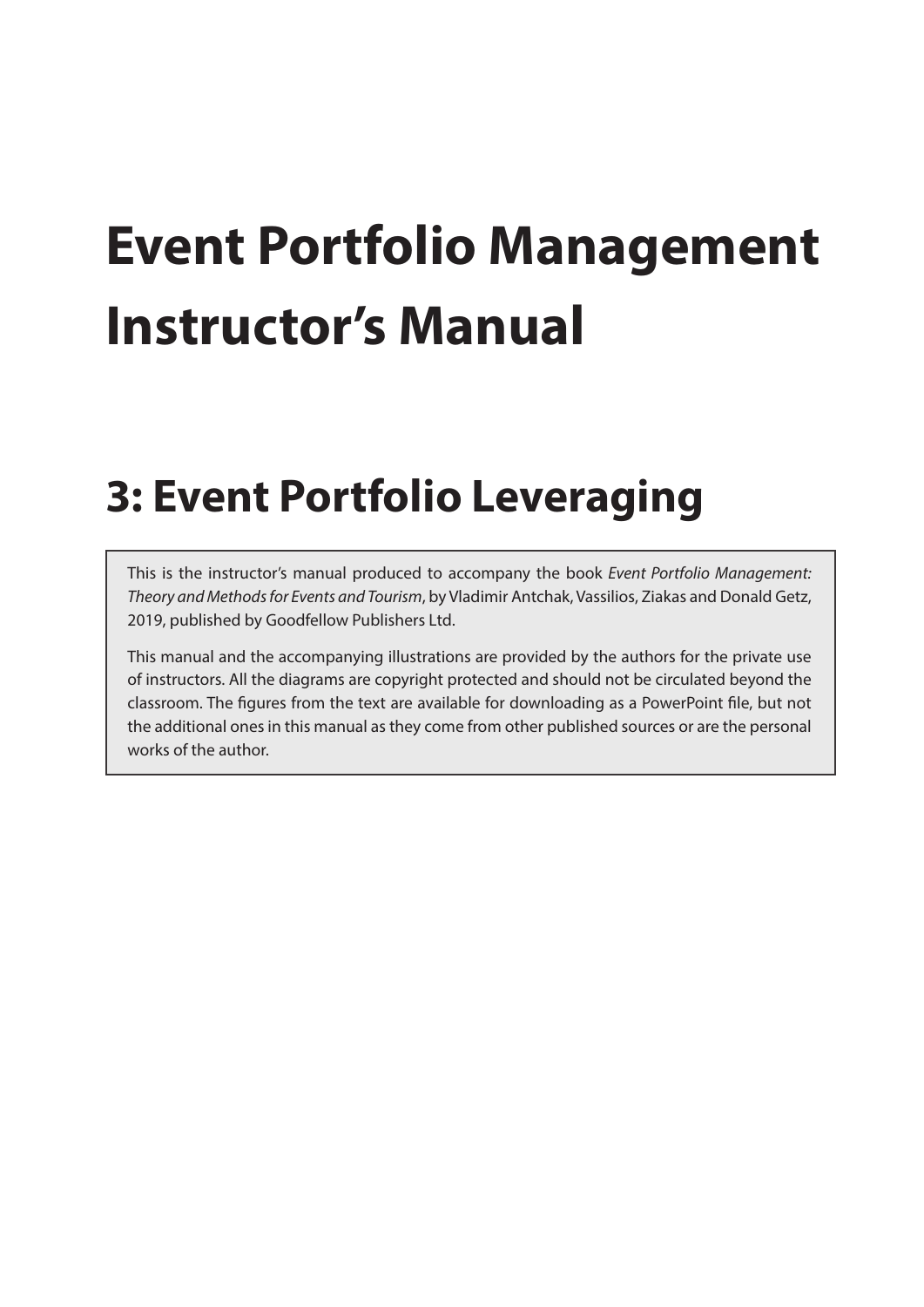## **Lecture 4**

A good way to start talking about event portfolio leveraging is to remind students of specific Olympic Games or Football World Cup cases that did not generate the expected benefits and turned out as missed opportunities or even 'white elephants'. The case of the 2004 Athens Olympics is noteworthy, with most of its expensive sport facilities remaining abandoned after the Games. Instructors may also use other event cases they are familiar with. The question here is twofold: what could have been done better to avoid failure in achieving the expected benefits? And, how could the benefits have been optimised and sustained in the long-term? This discussion will naturally bring to the fore the matter of leverage.

 Highlight that the achievement of event benefits should not be left to chance, but instead, requires strategic thinking. Thinking strategically about events encompasses two interrelated aspects: delivery and legacy; or, in other words, the organisation of an event and its leveraging as Figure 4 shows.



#### **Figure 4: The event strategy master plan.**

To make better sense of the above diagram, it is important to clarify the confines of event strategy that in turn moves to form and exploit portfolios. Fundamentally, strategy development for events operates at two interconnected levels. The first level is the operational, concerned with the successful implementation of an event. The second level is leveraging, referring to those activities that need to be undertaken around the event itself, and those that seek to maximise the long-term benefits from events (Chalip, 2004).

#### **Exercise:**

Search for generic definitions of strategy. Then apply the most suitable to the context of events to explain their success. Reflect on the following: What is event strategy? What does success mean for events? What are the underlying rationales and stakeholder orientations that shape event strategies?

A: According to Getz (2005), a strategy is an integrated set of policies and programmes intended to achieve the vision and goals of the organisation or destination. Indeed, this understanding of event strategy provides a common ground for structuring the operational and leveraging plans in line with a host community's policy agenda. Event strategy-making encompasses local dynamics and contextual processes that shape the focus, content, and the governance model underpinned by stakeholder interests (Stokes, 2008).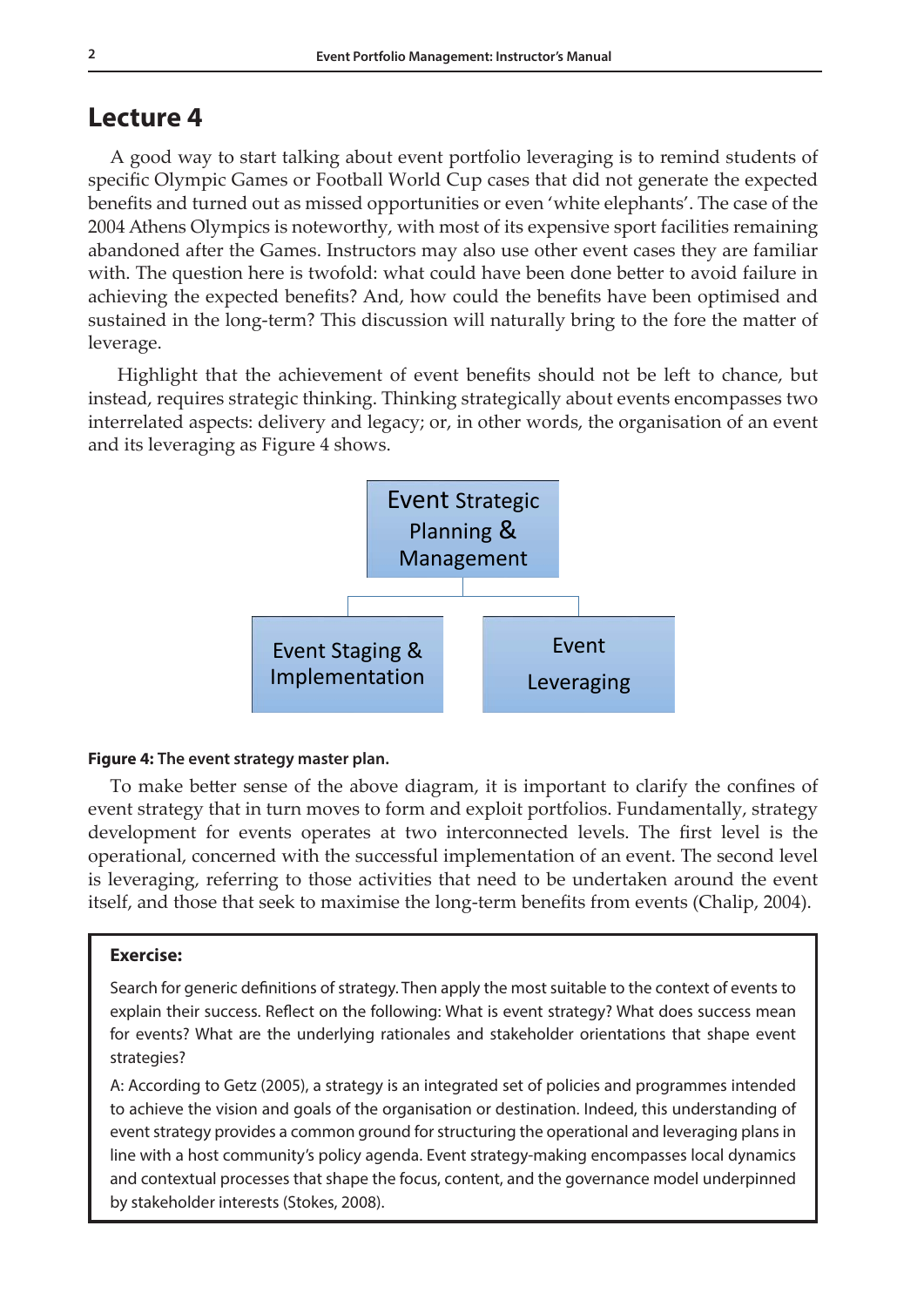According to Stokes (2008), there are three ideal strategy-making frameworks reflecting different stakeholder orientations: (1) a corporate, market-led framework in which centralised entrepreneurial governance is adopted, focusing on major event bidding and local events that are significant tourist generators, given the primacy of the economic impacts of events; (2) a community, destination-led framework where a consensus among community constituents is sought through participatory mechanisms to use a mix of events for achieving primarily social, cultural and environmental benefits; and (3) a synergistic framework that straddles the corporate, market-led and community, destination-led approaches. This framework integrates different agendas and goals in trying to balance equitably input from government, business and community constituents. The focus of strategy-making here is to develop a balanced portfolio of acquired events as well as existing community events with both economic and noneconomic objectives. The corporate, market-led framework for strategy-making with limited stakeholder engagement appears to be the most prevalent in many parts across the world. This shapes event strategies as responses to emerging opportunities that require entrepreneurial tactics for achieving predominantly economic and place-branding benefits.

In order to link the threads of the different aspects of strategy and the context in which it is generated, a social network perspective is pivotal. In particular, organisational theory shows the importance of the social embeddedness of firms in inter-organisational networks that impact significantly on strategy. As such, the cultivation of events networks can support stakeholder management taking into consideration the interests and concerns of various groups and individuals, and thus facilitating inclusive stakeholder engagement in events strategy-making. The social network perspective and stakeholder inter-organisational relationships will be discussed thoroughly in Lecture 6 but an initial reference should be made at this point.

#### **Useful readings:**

**Getz, D. (2005).** *Event Management and Event Tourism* (2nd ed.). New York: Cognizant.

**Stokes, R. (2008).** Tourism strategy making: Insights to the events tourism domain. *Tourism Management*, **29**(2), 252-262.

#### **Introducing the concept of leveraging**

Leverage is a concept borrowed from financial economics, business and organisation studies. In these disciplines, it refers to those strategic processes and actions that are employed to maximise investments. Leveraging is about deciding the strategy to be employed and how to implement it. Examples include: buy securities, bonds, or stocks, expand in new markets, or develop a product portfolio. Simply put, leveraging is what strategies and tactics we put in place. The importance of leveraging for event portfolios is paramount as portfolios are investments themselves, and their intended benefits must be obtained and optimised in order to provide a return and justify further financing.

The application of leveraging to the events context can be introduced with the following examples, either assigning readings or showing relevant videos:

 **Sydney 2000 Olympic Games**: The Games were leveraged for tourism positioning/ development and business/investment development.

Key reading: **Chalip, L. (2002).** *Using the Olympics to Optimise Tourism Benefits*. Centre d'Estudis Olímpics i de l'Esport (UAB), International Chair in Olympism.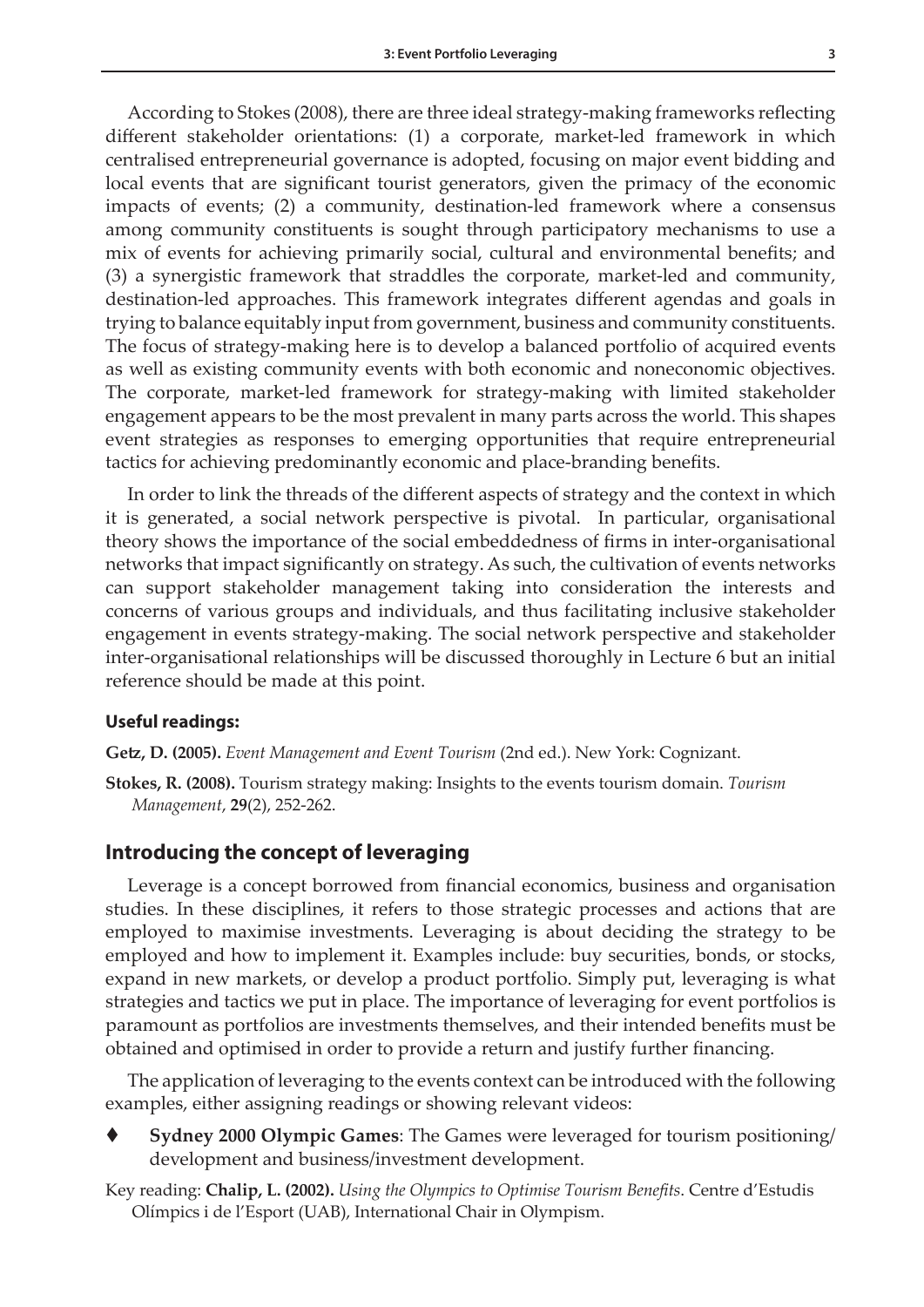**Manchester 2002 Commonwealth Games**: The Games were leveraged for the regeneration of Manchester, and bolstered its image internationally – the economic development/urban regeneration of Manchester continued after the Games, which cemented its place as one of the principal cultural cities in the UK.

Key reading: **Carlsen, J. & Taylor, A. (2003).** Mega-events and urban renewal: The case of the Manchester 2002 Commonwealth Games. *Event Management*, **8**(1), 15-22.

 **Germany 2006 FIFA World Cup**: Germany employed a deliberate leveraging strategy to improve their nation's (poor) image abroad by implementing a series of coordinated campaigns, a 'fan-centred' approach and the creation of a 'feel-good factor' around the tournament.

Key reading: **Grix, J. (2012).** 'Image' leveraging and sports mega-events: Germany and the 2006 FIFA World Cup. *Journal of Sport & Tourism*, **17**(4), 289-312.

 **Vancouver 2010 Winter Olympic Games**: The Greenest City initiative was established to leverage the Games for building the City of Vancouver's sustainability business brand.

Key reading: **VanWynsberghe, R., Derom, I. & Maurer, E. (2012).** Social leveraging of the 2010 Olympic Games: 'Sustainability' in a City of Vancouver initiative. *Journal of Policy Research in Tourism, Leisure & Events*, **4**(2), 185-205.

- **London 2012 Olympic Games**: Efforts to leverage for tourism, sport participation and community regeneration (East London).
- Key reading: **Nichols, G., Ralston, R. & Holmes, K. (2017).** The 2012 Olympic Ambassadors and sustainable tourism legacy. *Journal of Sustainable Tourism*, **25**(11), 1513-1528.

All these examples illustrate the evolution of event leveraging since its inception in the 2000 Sydney Olympic Games, which is cited as the first event that applied leveraging strategies. They also reveal the breadth of purposes that leveraging may pursue to achieve its aims, as well as major issues that affect implementation, success and failure. Note that leveraging started from mega-events and recently has extended to medium- and small-scale events. The extension of leveraging to events of all scales accentuates the role and importance of portfolios. We recommend that the leveraging techniques first be presented for single events before their application to a portfolio context, because of subject complexity.

#### **Exercise:**

Based on the above cases, answer the following for each case study. Search for relevant evidence online and in the literature to support your response.

- $\Box$  What are the intended benefits?
- $\square$  Identify leverage (objectives, activities, strategies)
- $\square$  Identify key stakeholders and their engagement
- $\square$  Evidence of economic, social and environmental benefits?
- $\Box$  Missed opportunities What could have been done better?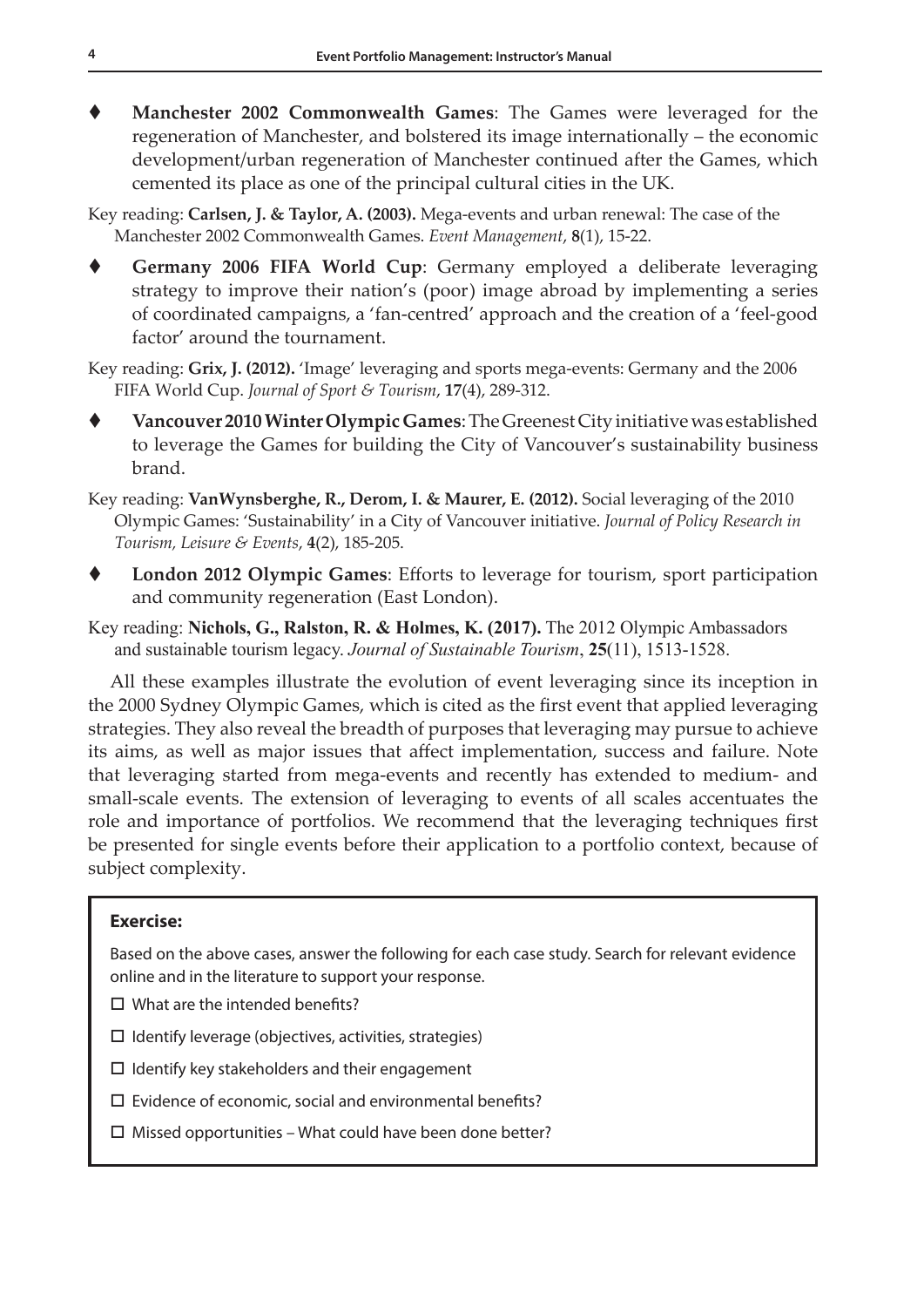#### **Impacts vs leveraged outcomes**

Highlight that the essence of event leverage can be summarised to the following:

- Ex ante strategic, systematic and analytic framework
- Events should be seen as opportunities for interventions; not interventions in themselves
- Events and their opportunities are merely the seed capital; what hosts do with that capital is the key to obtaining valuable long-lasting benefits.

The concept of event leverage marked a paradigm shift in event management. It was introduced by Chalip back in 2004 in the following seminal book chapter:

**Chalip, L. (2004).** Beyond impact: A general model for sport event leverage. In B.W. Ritchie & D. Adair (Eds.), *Sport Tourism: Interrelationships, impacts and issues* (pp. 226-252). Clevedon: Channel View.

Since then, a burgeoning literature has emerged building a new field that moved from a focus on impact to leverage. The shift can be illustrated by juxtaposing the old way of thinking (impact focus) and new strategic mindset (leverage).

#### **Old way of thinking in event management:**

- The hosting of a large-scale event alone will bring substantial impacts to the host community:
	- The event is the intervention (main activity that can bring impacts automatically without implementing other activities); BUT … Events usually do not bring the expected impacts – exaggerated benefits and under-estimated costs
	- Impact studies Estimating the economic impacts before an event takes place
	- Focus on bidding to host large-scale and mega-events; BUT ... Mischievous application of impact studies and reluctance to undertake cost-benefit analysis
- If the event is successfully organised, then it will leave a lasting legacy:
	- Focus merely on organising the event (pre- and during)
	- Legacy planning (post-event period); BUT … A successful event does not necessarily mean that the expected positive impacts/legacy will be generated – this is more left to serendipity.
- The event organising committee should be responsible for legacy planning; BUT … the organising committee is a temporary entity focused on the successful organisation of the event. It cannot do it all (cooperate with other sectors) in the pre/ during periods – no time, no resources. It is disbanded in the post-Games period – who is then planning for legacy?

#### **Leveraging as the new way of thinking in event management:**

- The event is not the intervention it does provide a set of opportunities to undertake interventions designed to optimise the event benefits – focus on a portfolio of events.
- Strategic planning is essential not only in organising the event but also in building activities around the event.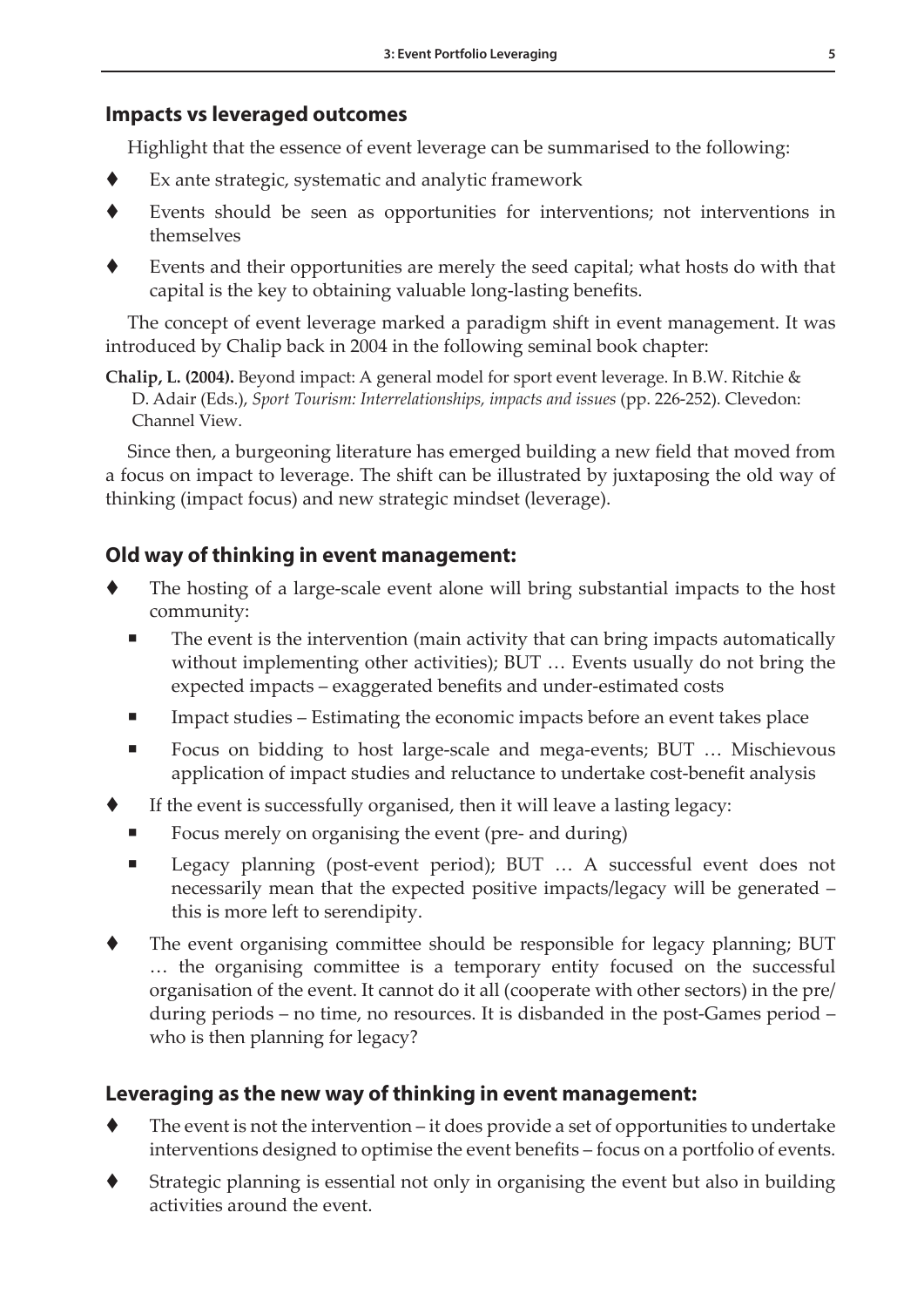- Necessary to build relationships and networks with non-event sectors and coordinate activities.
- A community based-entity or coalition should be responsible for leveraging the event and its legacies:
	- The current legacy planning framework promoted by IOC is not suitable.

#### **Exercise:**

Search in the literature articles about event leverage. Identify leveraging actions and programmes along with the strategic outcomes they were intended to achieve. Explain if they were successful and why. Outline the major issues that affect event leverage.

#### **Event-led and event-themed leveraging**

At this point, ask the following question:

#### *How important is the need to leverage events?*

Point out that still today in reality many events are NOT leveraged! Organisers and host communities expect that a successful event will itself bring substantial impacts and benefits (tourist revenues jobs, business, image enhancement, etc.). Nothing is done to initiate and coordinate activities to achieve and magnify the expected benefits, and thus realise the full potential of events.

A: Highlight the importance of event leverage along these lines:

- Delivering the expected benefits to host communities and garnering further community support for events and portfolios
- Legitimising the role of events and portfolios in the policy agendas of cities and regions
- Developing expert knowledge and contributing to the professionalisation of event portfolio management.

#### **Short task:**

Find examples of event-led and event-themed leveraging. Which form is most beneficial?

#### **Useful reading:**

**Smith, A., & Fox, T. (2007).** From 'event-led' to 'event-themed' regeneration: The 2002 Commonwealth Games legacy programme. *Urban Studies*, **44**(5/6), 1125-1143.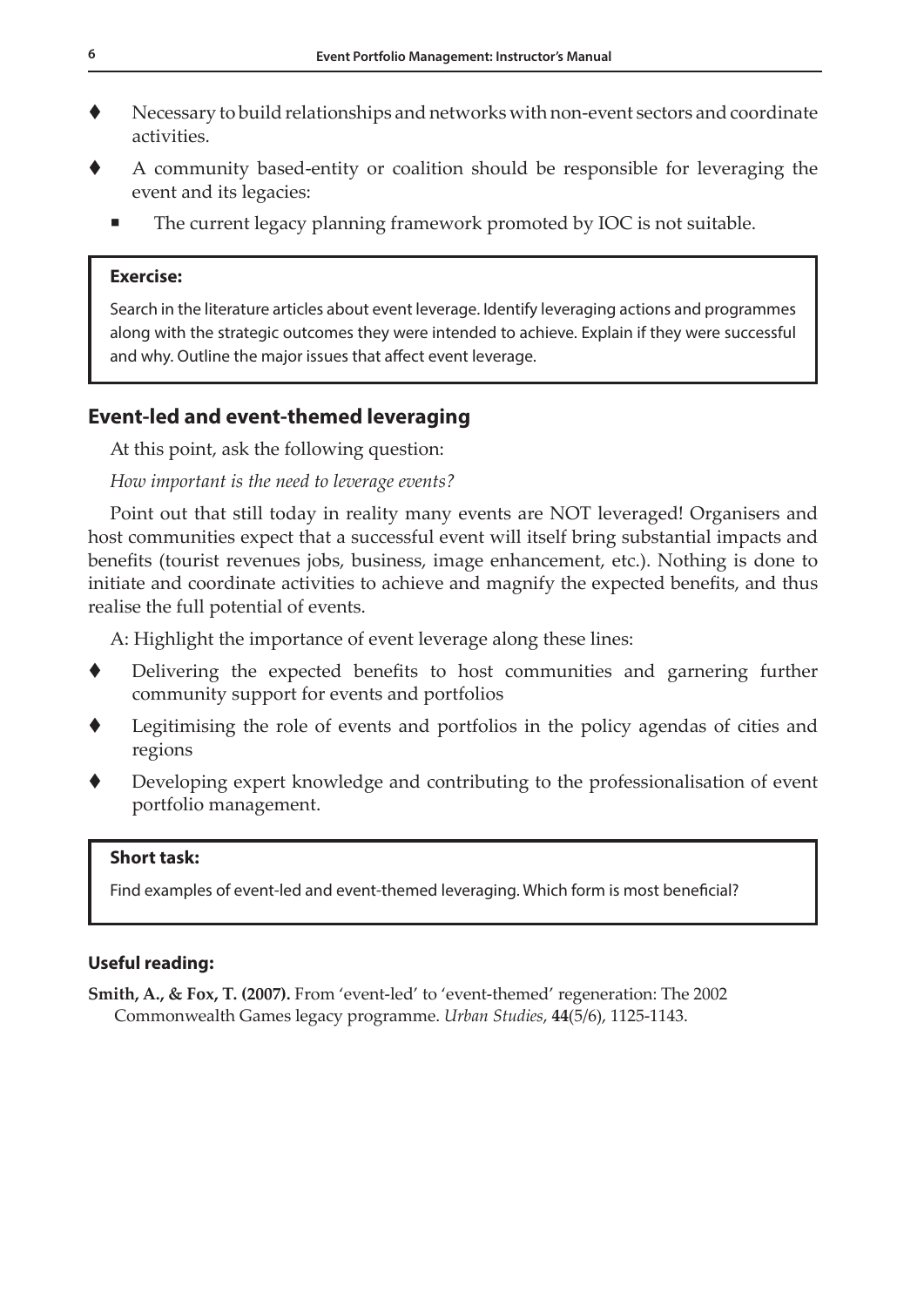## **Lecture 5: Event portfolio as a leverageable resource**

The focus here is on understanding the techniques of event portfolio leverage. A start is Chalip's (2004) model for economic leverage of sport events. Although the model was initially conceived for sport events, by placing the portfolio perspective at its core, it has become applicable to all event types.

#### **Exercise:**

Review Chalip's (2004) economic leverage model and identify tactics for each strategy.

AN: The tactics for each of the six strategies of the model are listed below.

- **1** Tactics to **entice visitor spending**:
- Encourage shopping in local stores, eating in local restaurants and visiting local attractions by implementing special promotions targeted at event visitors (advertisement, coupons, contests, theming tied with the event).
- Coordinate strategy for event leveraging among business associations, government economic development agencies and/or event organizers by fostering alliances to generate joint promotions and neighbourhood theming.
- Identify accompanying markets of event attendees and participants and promote activity, shopping or tour packages designed for those markets.
- If there are aversion markets (visitors or locals who do not like the event) create event-free zones where visitors and/or locals can enjoy themselves away from the event.
- **2** Tactics to **lengthen event visitors' stays**:
- Lengthen the period of an event in order to increase the amount of time one must stay in order to fully appreciate the event.
- Create pre-event or post-event opportunities for aficionados to share time together.
- Bundle opportunities for pre-event and/or post-event activities or tours.
- **3** Tactics to **retain event expenditures**:
- Make the most possible use of local business services.
- Build local supply chains for the event to retain event expenditures within the local economy.
- **4** Tactics to **enhance business relationships**:
- Create hospitality programmes where sponsors can entertain important clients.
- Undertake joint marketing programmes (local businesses with event sponsors).
- Provide event tickets or provide hospitality to business associates associated with celebrations and activities that surround the event.
- **5** Tactics to **showcase the host community in event media:**
- Build appealing aspects of the host community into event advertising.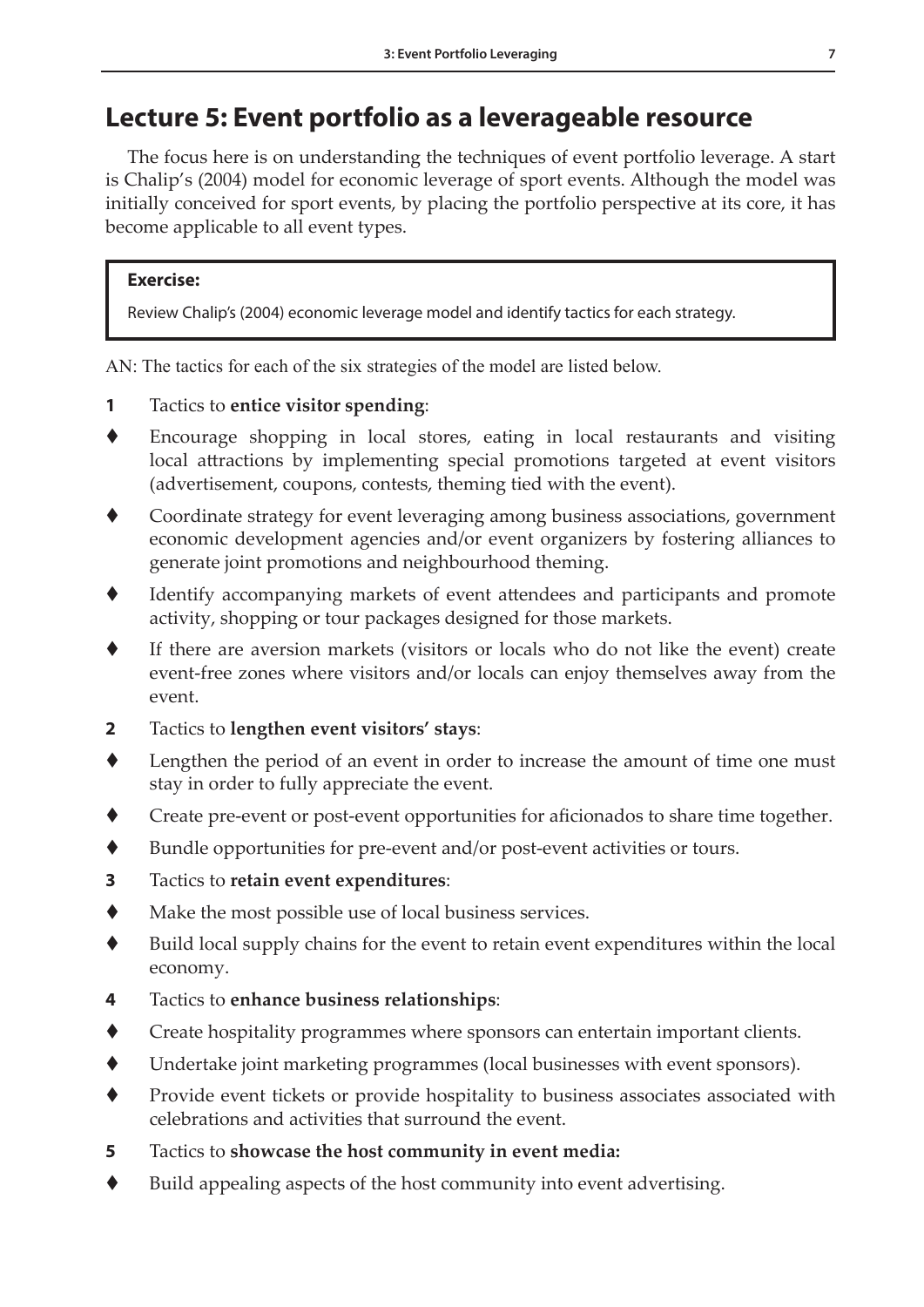- Assist journalists to locate and research appealing background stories or anecdotes about the host community and provide supporting visuals.
- Construct and locate the event so that it showcases the community by placing photographs and/or TV cameras in order to obtain the most favorable community backdrop for shots of the event.
- Design into the event logo elements representing the host community.
- $\blacklozenge$  Prompt and assist sponsors to use the community mentions, imagery, and awards in their advertising and promotions.
- **6** Tactics to **build the event into community advertising & promotions**:
- Associate the community with those aspects of consumers' images and/or perceptions about the event that the community wants to transfer to its own brand image.
- Use selected characteristics of the event image (event's association set), such as event visuals or mentions into advertising and promotions in order to emphasise the associations that will best strengthen or change the community's image in the marketplace.

#### **Portfolio leveraging for tourism**

The focus here is tourism benefits. The perspective is based on economic leverage, but it is extended to capture tourism development benefits such as repeat visitation and flow-on tourism.

#### **Exercise:**

Select a destination with an event portfolio. Identify tourism benefits that the destination obtains and leveraging actions that underlie its development.

#### **Useful reading:**

**Taks, M., Chalip, L., Green, B.C., Kesenne, S. & Martyn, S. (2009).** Factors affecting repeat visitation and flow-on tourism as sources of event strategy sustainability. *Journal of Sport & Tourism*, **14**(2-3), 121-142.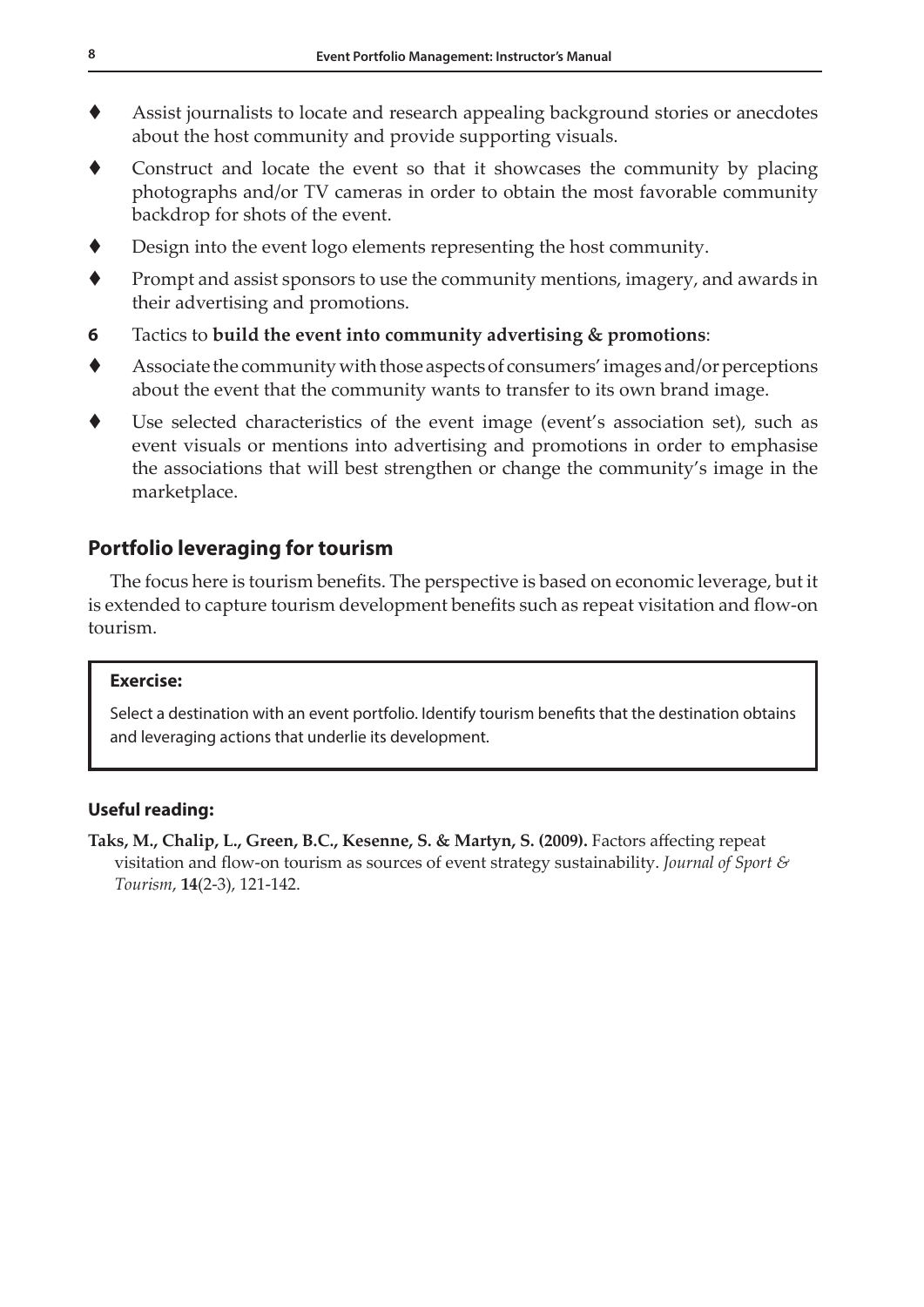## **Lecture 6: Portfolio leveraging and social development**

Leveraging for social and community development is known more simply as social leverage. It primarily entails socio-cultural processes and principles that are best found in cultural anthropology literature. The first article about social leverage of events, grounded in anthropological work, is the following:

**Chalip, L. (2006).** Towards social leverage of sport events. *Journal of Sport and Tourism*, **11**(2), 109-127.

#### **Short task:**

Based on Chalip's (2006) article, describe the characteristics of *liminality* and *communitas*. How do these concepts enable social leverage of events? How can they be generated?

A: Liminality is the precondition of social leverage, which can be generated through fostering social interaction and prompting a feeling of celebration. The means for each include:

- Foster social interaction by:
	- Enabling sociability
	- Creating event-related social events
	- Facilitating informal social opportunities.
- Prompt a feeling of celebration by:
	- Facilitating informal social opportunities
	- Producing ancillary events
	- Theming widely.

Liminality refers to a transitional state felt within the space-time of the event, during which communitas can be generated since normal social boundaries are suspended and alternative social constructions are explored. Simply put:

- Everyday reality is altered during an event and anything is possible if it is allowed. (Liminality)
- Event attendees can become equal during the event. (Communitas)

Liminality provides a safe social condition for attention to be paid to social issues and thus can generate a lasting social value in terms of building social capital or alleviating social problems.

#### **Exercise:**

Find examples of liminality in different event types. Consider for each example whether the event imposed strict rules or anything was possible (e.g. language, behaviour, dress, roles, etc.)? Was communitas engendered in each event?

A: Common examples include weddings, graduation ceremonies, national parades, carnivals, music concerts, sport events. The presence of liminality does not mean that communitas can be engendered. It all depends on how we structure and design an event based on our event strategy.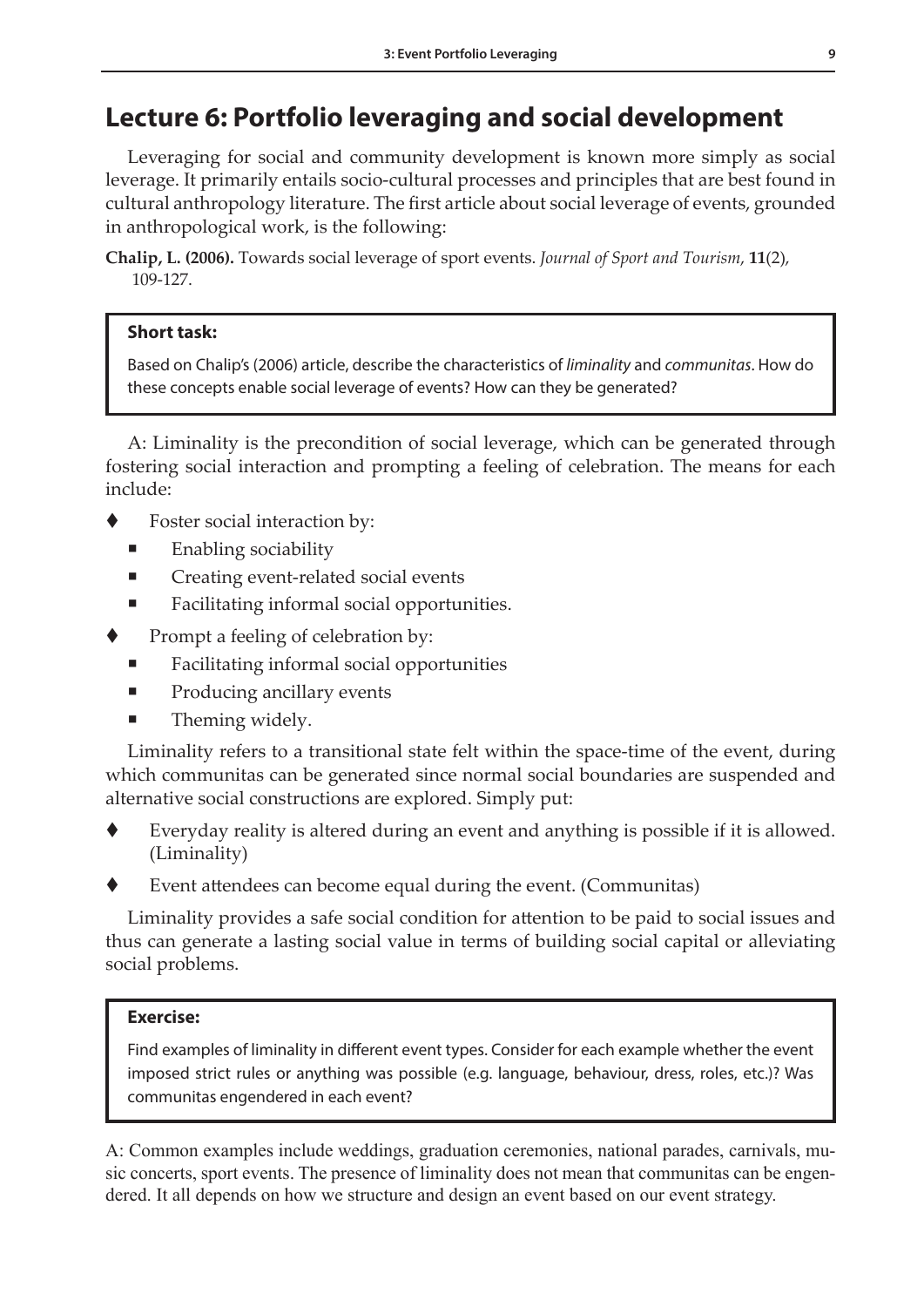A social leverage model can be found in the following book chapter:

**O'Brien, D., & Chalip, L. (2008).** Sport events and strategic leveraging: Pushing towards the triple bottom line. In A. Woodside & D. Martin (Eds.), *Tourism Management: Analysis, behaviour and strategy* (pp. 318-338). Wallingford, UK: CABI.

According to this model (Figure 5), the presence of liminality in a focal event's space generates two opportunities for social leverage:

- **1** The communitas engendered by the event
- **2** The media attention that an event attracts
- The opportunities for leveraging liminality require that host communities focus event stakeholders' attention on targeted social issues, and event media can be used to set/change the community agenda for targeted social issues



**Figure 5: Social leverage of events.** Source: O'Brien, D. & Chalip, L. (2008). Sport events and strategic leveraging: Pushing towards the triple bottom line. In A. Woodside & D. Martin (Eds.), *Tourism Management: Analysis, behaviour and strategy* (pp. 318-338). Wallingford, UK: CABI.

#### **Short task:**

Identify similar strategies between the social leverage (O'Brien & Chalip, 2008) and economic leverage (Chalip, 2004) models.

A: Lengthen visitor stays and use event media.

#### **Leveraging the social utility of events**

A more complex integrative framework is shown in Figure 6 taken from the article by Ziakas (2016) that attempts to explain the multi-layered processes that generate social utility of events through leveraging. The article can be assigned to students who may be asked to identify implications for portfolio leverage. The foundation of the framework lies in the conceptualisation of an event as a symbolic social space that provides the opportunity for expressing social concerns and issues through metaphoric discourse.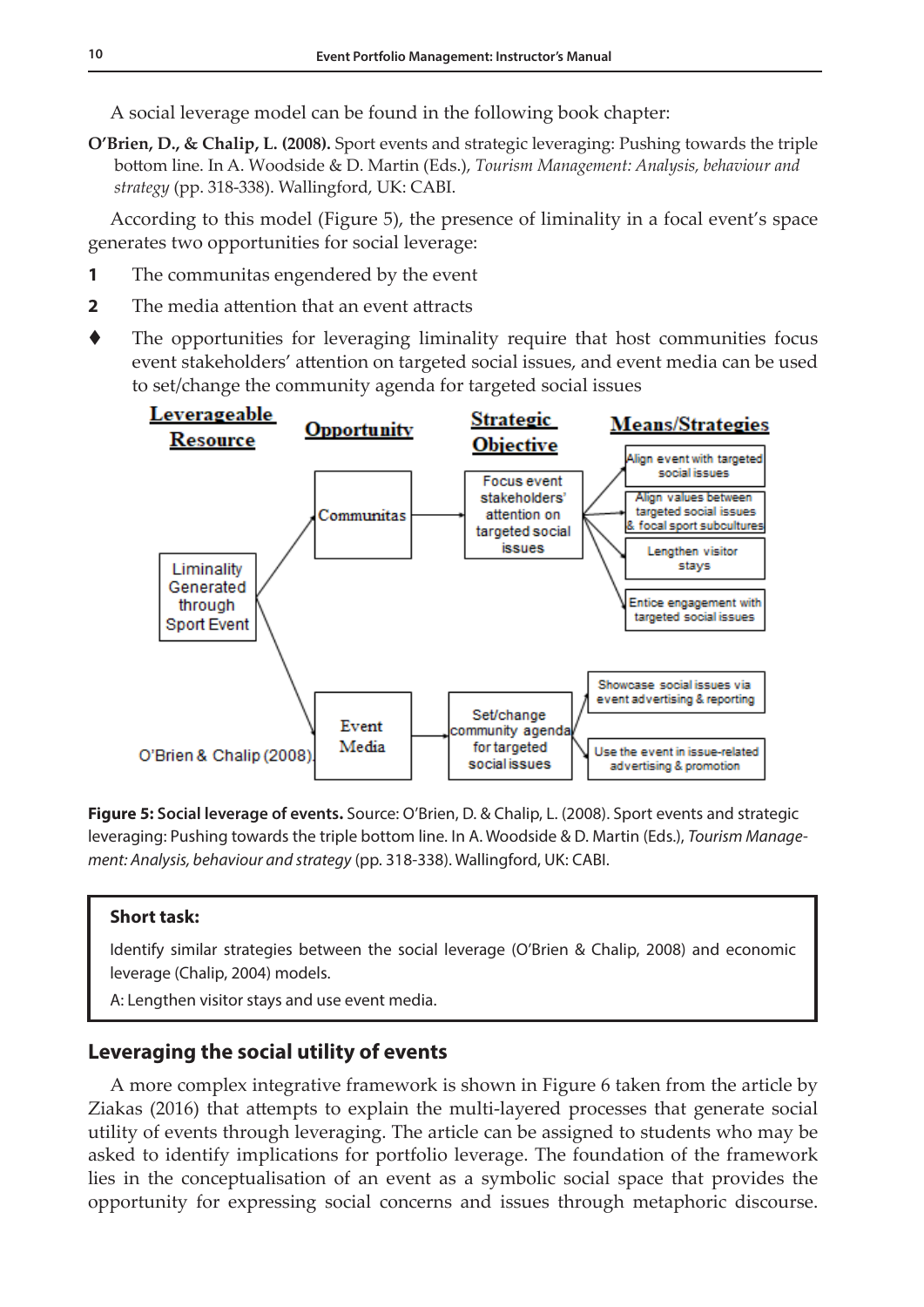Accordingly, the social outcomes of an event are obtained from the implementation of social leveraging strategies and the extraction of embodied symbolic meanings conveyed through dramaturgy, which in turn, can bridge, bond or link social networks, hence fostering the social capital of the host community. This process requires that the event design supports and amplifies the meanings of dramaturgy and the objectives of social leverage. The harmonious cultivation of event dramaturgy and liminality and their complementary interaction set the basis for the social leverage of events making it possible to effectively take advantage of the engendered communitas. From a tactical standpoint, the strategic use of event dramaturgy may set the following objectives: (1) to substantially connect people fostering social interaction and sociability, (2) to symbolically re-create social relations interpreting social conditions, and (3) to celebrate aspects of central importance for a group or a host community.

It is essential that social leverage enable locals to interpret, contest, and express the conditions and influences that make their lives. An event may convey alternative viewpoints of social ordering, which could be synthesised into a co-emergent meaning, thereby creating new social constructions. This process may essentially lead to a negotiated *polytopia* of views to emerge and be debated, with the potential of eventually integrating different or even antithetical perspectives. Polytopia is an ideal but elusive target that encompasses an emergent synergy of ideas, thoughts, dreams, sensations, ambitions, views, interests and agendas, evolving and synthesised within an inclusive event's symbolic social space as a result of stakeholders' interactions and exchanges.



1 **Figure 6: An integrated framework for understanding the social utility processes and outcomes of sport and cultural events.** Source: Ziakas, V. (2016). Fostering the social utility of events: An integrative framework for the strategic use of events in community development. *Current Issues in Tourism*, **19**(11), 1136-1157.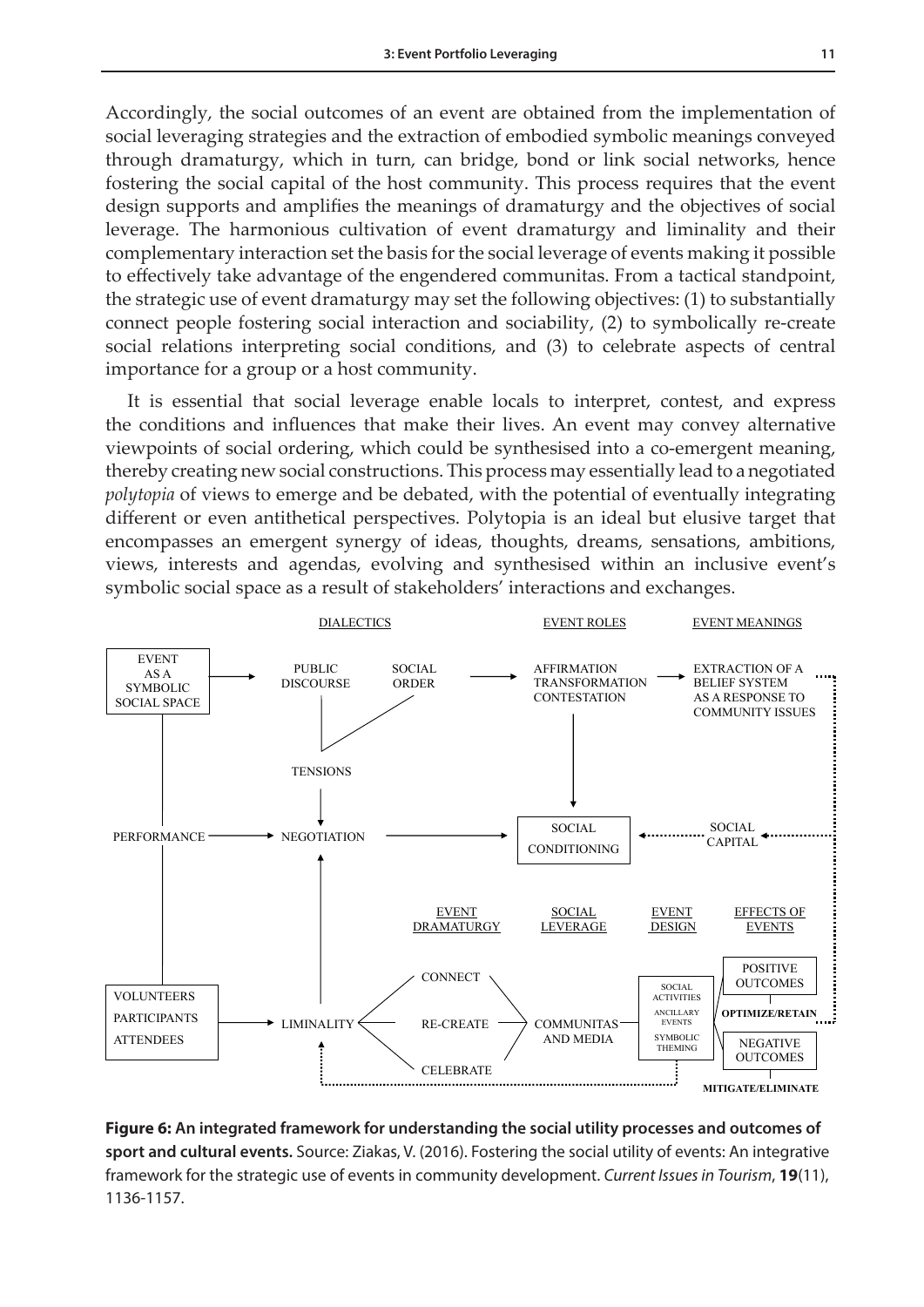#### **Useful reading:**

**Ziakas, V. (2016).** Fostering the social utility of events: An integrative framework for the strategic use of events in community development. *Current Issues in Tourism*, **19**(11), 1136-1157.

#### **Issues with event portfolio leveraging**

You can initiate at this point a critical discussion about event leveraging by simply asking students what they see as major problems with implementing event leverage in portfolios? The root cause lies at the core rationale in event policy and leveraging, which is often grounded merely in the neo-liberal, entrepreneurial governance. This ideological rationale frames event policy objectives to primarily align with destination branding and economic impact, while incentivising private sector involvement. The principal risks associated with a highly entrepreneurial event governance include inequality, marginalisation, and social polarisation. These consequences may take place as elite groups with more access to resources and capital may benefit at the expense of weaker social groups; this accentuates the issue of distribution of benefits from event leveraging. An antidote to this problem involves stakeholder inclusiveness and participation in event planning and governance to facilitate equal distribution of impacts and benefits. This necessitates the establishment of an open, sustainable, and accountable system in which bottom-up planning and development occurs through the engagement and active support of residents in event structures and decision-making.

#### **Useful reading:**

**Foley, M., McGillivray, D. & McPherson, G. (2011).** *Event Policy: From theory to strategy.* London: Routledge.

#### **Exercise:**

Make your own list of the main lessons we know to date about event leverage and its state as a subject.

A: The following include key points but the list is not exhaustive. Students should be encouraged to identify more.

- $\square$  Leveraging is a new art and there is still a lot to be learnt
- $\square$  Should start in the early planning or bidding of an event
- $\square$  Leveraging programmes and initiatives should extend to the post-event period
- $\square$  Inclusion and coordination of stakeholders is critical
- $\Box$  Variety of programmes that can address different issues and achieve different purposes
- $\square$  Every host has to develop its own tactics
- $\square$  Need to leverage small-scale events and extend leveraging to all types of events

#### **Useful reading:**

**Ziakas, V. (2015).** For the benefit of all? Developing a critical perspective in mega-event leverage. *Leisure Studies*, **34**(6), 689-702.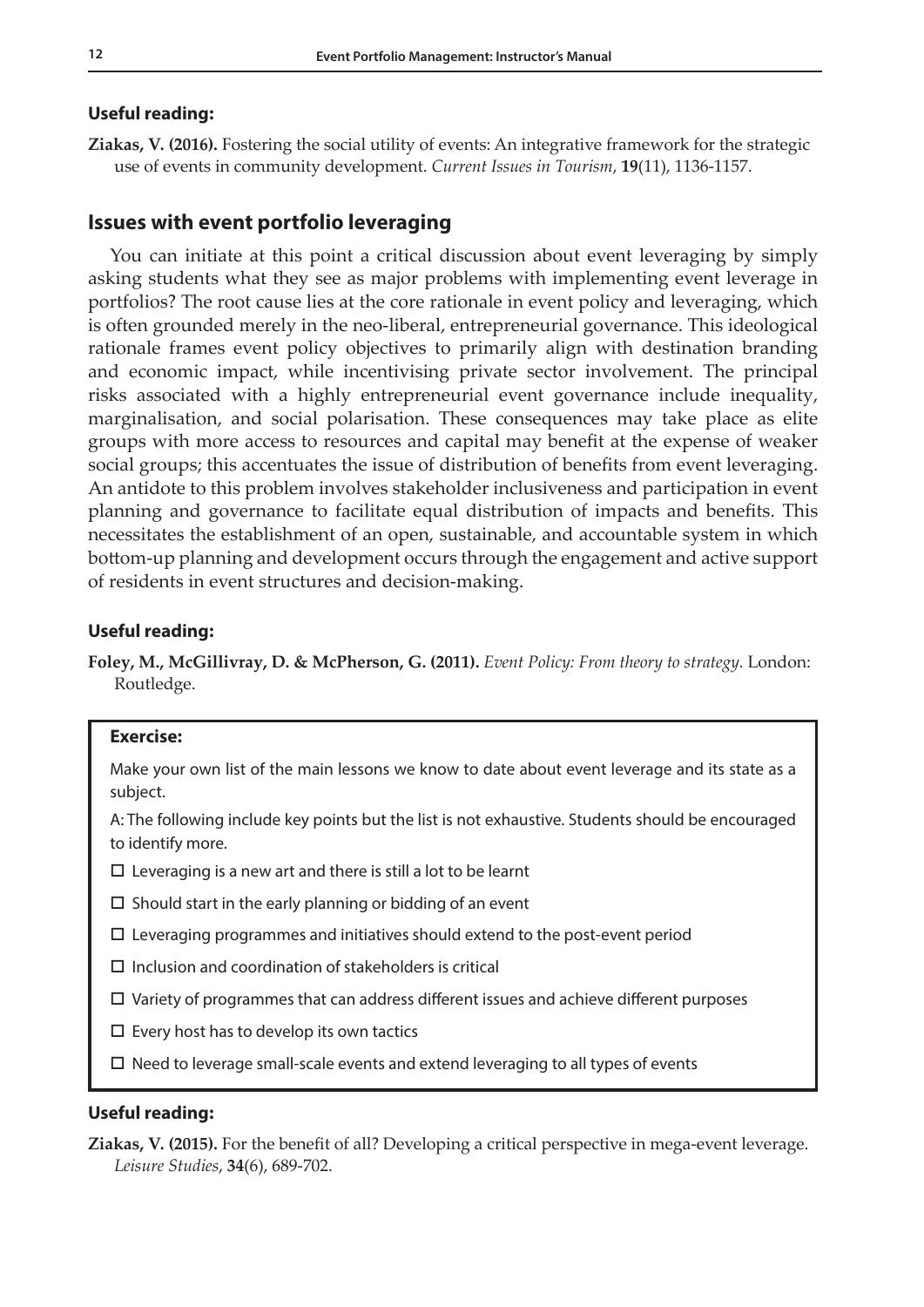## **Lecture 7: Cross-leveraging opportunities within an event portfolio**

Now that the techniques of event leverage are clear, turn the focus on portfolios and cross-leverage. The perspective of event leverage provides a robust ground for theorising event portfolios because it entails a focus on relationships among different events and/or their stakeholders in order to achieve event outcomes. The purpose is to cross-leverage events with one another in the portfolio as well as with the host community's overall product mix in order to attain multiple ends and maximise their overall outcomes. To achieve that, portfolio managers need to know how events complement each other and, in turn, how they can be complemented by the attractions, amenities, products, and services of a host community. This holistic outlook can enable the formulation and implementation of joint strategies and can ultimately help event managers find the best means to leverage portfolios. Based on these principles, explain the rationale and types of cross-leverage within portfolios.

#### **Exercise:**

Select an event portfolio. By applying the economic and social leverage models, identify attempted cross-leveraging initiatives that are intended to achieve both economic and social benefits. Describe how events are cross-leveraged. Finally, identify missed opportunities for cross-leverage.

#### **Useful reading:**

**O'Brien, D. & Chalip,L. (2007).** Executive training exercise in sport event leverage. *International Journal of Culture, Tourism and Hospitality Research*, **1**(4), 296-304.

#### **Cross-leveraging for the Triple-Bottom-Line (TBL)**

Ask the two following questions:

*Is event leverage preoccupied with economic benefits and does it ignore the two other pillars of the TBL?*

*How can we leverage events for environmental benefits?*

A: Economic leverage is predominant. However, portfolios can be used to achieve better balance. Their potential is to synergise different forms of leverage through the array of events. This essentially means that portfolios, if managed appropriately, can become tools for sustainable development and the TBL. Environment is a social issue, so social leveraging can be applied for obtaining environmental benefits. There are common strategies/synergies between economic and social leverage (e.g. event augmentations and media exposure). Therefore, events within a portfolio can be cross-leveraged to achieve economic, social and environmental objectives (TBL).

#### **Teaching case study:**

The following case study can be used for teaching purposes in this section. It involves a thorough analysis of portfolio leveraging and is accompanied with a teaching note.

**Ziakas, V. & Trendafilova, S. (2018).** Event planning and leveraging for sport tourism development: The case of a rural motorcycle event. *Case Studies in Sport Management*, **7**(1), 11-16.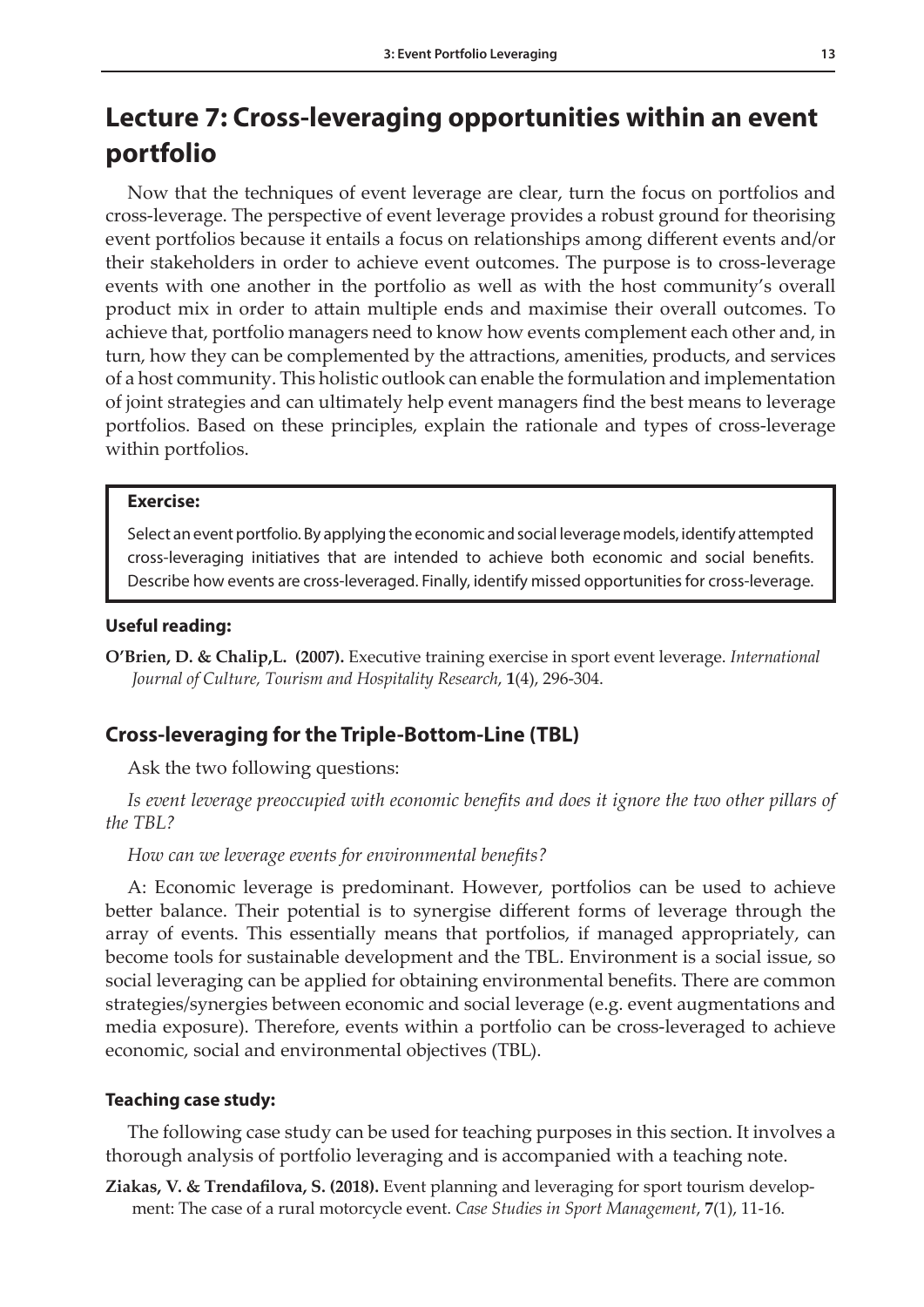#### **Event portfolio and one-off large-scale events**

#### **Discussion:**

What is a better investment? Developing an event portfolio or bidding to host a mega-event?

A: It depends on the event capacity of a city. In general, a portfolio provides a permanent structure while a mega-event is a one-off project that needs to capitalise on its legacy. For a city with no infrastructure, the portfolio is a better solution because the costs for a mega-event would be much higher. For a city that already has a portfolio and therefore capacity to host events, a mega-event can be an additional opportunity for cross-leverage. Figure 7 shows a model intended to crossleverage the Olympic Games for sport and cultural tourism included in the following article.



**Figure 7: A strategic planning framework for leveraging post-Games Olympic tourism.** Source: Boukas, N., Ziakas, V., & Boustras, G. (2013). Olympic legacy and cultural tourism: Exploring the facets of Athens' Olympic heritage. *International Journal of Heritage Studies*, **19**(2), 203-228.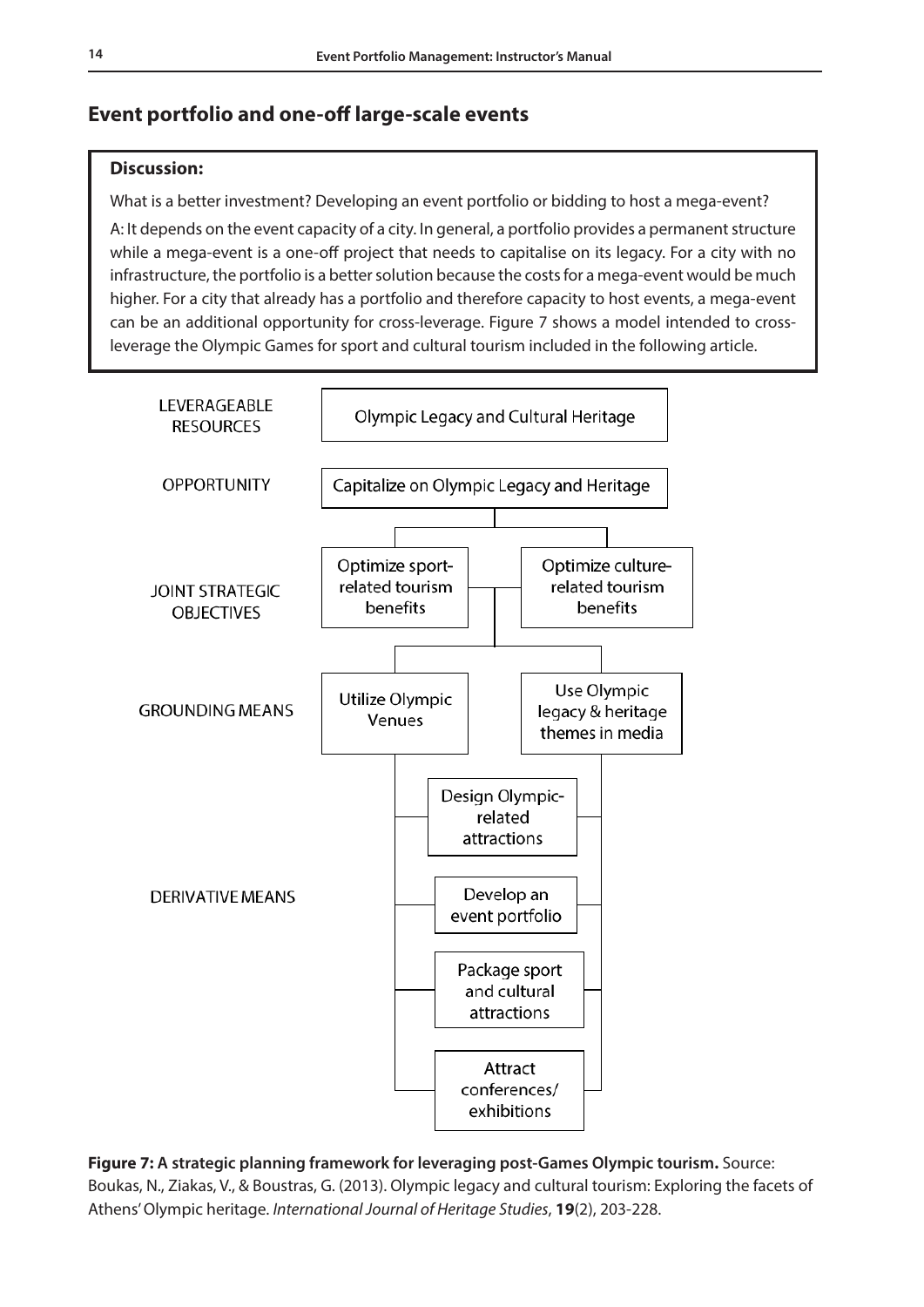#### **Exercise:**

Select a city that hosted the Olympic Games in the last two decades. Devise a concise strategic plan to cross-leverage its Olympic legacy and portfolio of events with the aim to achieve sustainable development.

A: Develop the plan under the following headings – mission, vision, objectives, initiatives, and supporting structures.

### Cross-leverage, legacy, destination capitals, portfolios and sustainability

A guiding framework for cross-leveraging legacy is shown in Figure 8.



Ziakas,V. & Boukas, N. (2012). A neglected legacy: Examining the challenges and potential for sport tourism develop-ment in post-Olympic Athens. International Journal of Event and Festival Management, 3(3), Management, 3(3), 292-316. **Figure 8: Post-event leverage for creating sustainable post-Olympic tourism products.** Source: 292-316.

There is a relatively unexplored potential for embedding the leveraging of post-Olympic tourism in the sustainable development agendas of Olympic cities and creating cross-leveraging synergies among different forms of tourism such as sport and cultural tourism. As shown, the development of a sustainable Olympic tourism product depends on the efficacy with which the Olympic legacy and the destination capitals are crossleveraged in the post-Games period. Sustainability can become the core constituent in the process of leveraging the event legacy and destination capitals. There is a need for negotiated trade-offs among all stakeholders to form a consensus for the distribution of benefits and dispersal of impacts that accrue from the implementation of cross-leveraging strategies. This consensus can be realistically reached if post-event leverage is based on the employment of joint strategies that aim to obtain and maximise benefits in accordance with the objectives of tourism development, contingent upon the destination's environmental carrying capacity as well as economic and social needs.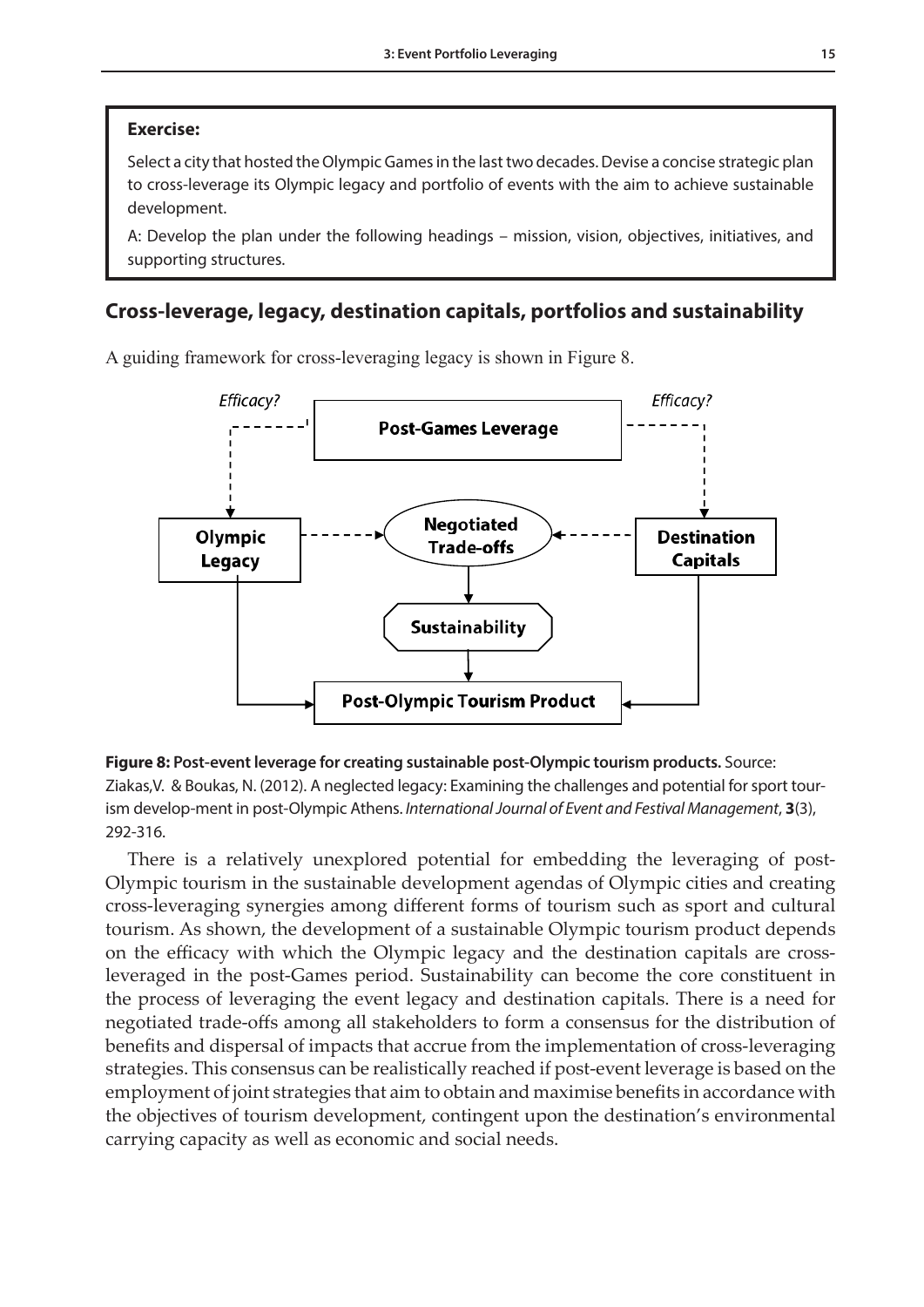#### **Short answer questions**

- **Q**: What is the difference between a focus on impacts and leverage of events?
- **A**: Impact studies focus merely on assessing the effects of events without explaining why they occurred or not. On the other hand, leveraging provides an ex ante, strategic and analytic framework to achieve certain intended outcomes and also contributes to lessonlearning for future events by explaining what worked or not and why.
- **Q**: What is the rationale of the event leverage concept?
- **A**: It provides an ex ante strategic, systematic and analytic framework. Events should be seen as opportunities for interventions; not interventions in themselves. Events and their opportunities are merely the seed capital; what hosts do with that capital is the key to obtaining valuable long-lasting benefits. In other words, the event is not the intervention – it provides a set of opportunities to undertake interventions designed to optimise the event benefits and by doing so, it focuses on a portfolio of events. Therefore, strategic planning is essential not only in organising the event but also in building activities around the event. Along these lines leveraging highlights that it is necessary to build relationships and networks with non-event sectors and coordinate activities in order to create synergies among a series of events in a portfolio.
- **Q**: What is event-led and event-themed leveraging?
- **A**: Event-led leveraging is closely linked to events and attempts to expand positive impacts that are normally expected from staging of events. Event-themed leveraging can be defined as general initiatives, which are planned to capitalise on and maximise the opportunities derived from hosting an event. In this case, an event is used as a hook to achieve more benefits, which are not related directly to its hosting. The main advantage of event-themed initiatives is that they can help to extend the reach of events and benefit a wider group of beneficiaries in a wider set of policy fields.
- **Q**: What are the mechanics of portfolio economic leverage?
- **A**: According to Chalip's (2004) model, an event portfolio is viewed as a leverageable resource and certain strategies can be implemented to take advantage of event visitors and the media attention the events generate. Thus, the strategic objectives are to optimise the total trade and revenue that host community obtains from events (immediate leverage) and to enhance the host community's image (long-term leverage). To take advantage of event visitors and increase trade, the following means are appropriate: enticing visitors' spending, strengthening visitors' stays, retaining visitors' expenditure in the local community, and enhancing business relationships. In taking advantage of event media, the host community can enhance its destination image and brand through showcasing the destination in event advertising and promotions, as well as using the event in the destination's marketing and promotions.
- **Q**: What are the foundations of portfolio tourism leverage?
- **A**: The economic leverage model extended to the tourism context. Extension includes the following strategies: amplify visitation, diversify tourism product, schedule selected events off-season, rejuvenate destination, consolidate destination assets, and bolster destination's authenticity.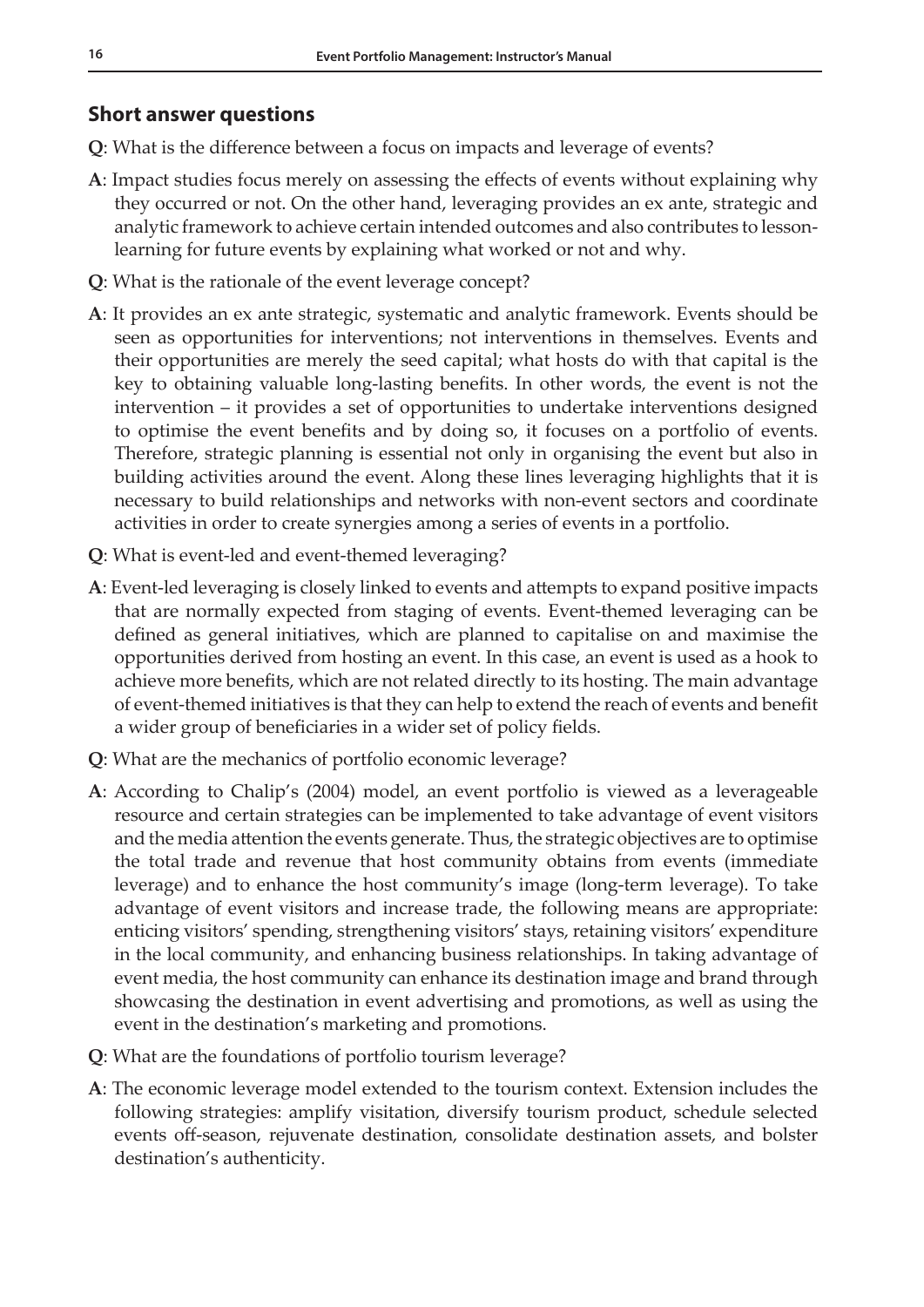- **Q**: What are the foundations of portfolio social leverage?
- **A**: The social leverage model developed by O'Brien and Chalip (2008). This model is built on earlier work by Chalip (2006), who outlined the means for creating the preconditions of social leverage, namely liminality and communitas. In short, these antecedents refer to an event's liminoid space/time wherein normal social boundaries are suspended and alternative social conditions are (re)created, resulting in a shared communal purpose among event participants. Chalip (2006) proposed that social interaction/ camaraderie and a feeling of celebration are the two elements for cultivating liminality and communitas at sport events. Social leverage can thus be attained through the following five strategies: 1) enabling sociability, 2) creating event-related social events, 3) facilitating informal social opportunities, 4) producing ancillary events, and 5) theming widely. Ziakas (2016) extended this model to both sport and cultural events and attempted to explain the multi-layered processes that affect social leverage of events and their resulting social utility. In this, dramaturgy has a central role. The concept refers to the construction and extraction of shared meanings through the projection of symbolic representations in events that enhance their impact on communities.
- **Q**: What are the major issues with the implementation of portfolio leverage?
- **A**: Leveraging is a new art and there is still a lot to be learnt. What we know for sure is that it should start in the early planning or bidding of an event. Leveraging programmes and initiatives should extend to the post-event period. Inclusion and coordination of stakeholders is critical as is the delivery of a variety of programmes that can address different issues and achieve different purposes. Every host has to develop its own tactics according to the contextual environment. There is a need to leverage small-scale events and extend leveraging to all types of events so that a portfolio can be leveraged. Different events may not be interrelated and their stakeholders have conflicting interests. For this reason, portfolio leverage should be underpinned by an overarching strategy aimed at creating synergies among the array of events. There are also risks associated with a highly entrepreneurial event leveraging, including inequality, marginalisation, and social polarisation. These consequences may occur as elite groups with more access to resources and capital may benefit at the expense of weaker social groups. This accentuates the issue of distribution of benefits from event portfolio leverage. A solution to this issue involves stakeholder inclusiveness and participation in event planning and governance to facilitate equal distribution of benefits. This necessitates the establishment of an open, sustainable, and accountable system in which bottom-up planning and development occurs through the engagement and active support of residents in event structures and decision-making.
- **Q**: What is portfolio cross-leveraging and what are the basic types?
- **A**: Portfolio cross-leveraging is joint leveraging encompassing common strategies among multiple events for achieving multiple purposes. The goal of cross-leveraging is to enable the development of synergy among events in the portfolio to achieve and sustain the benefits and planned legacies of hosted events. To achieve that, portfolio managers need to know how events complement each other and, in turn, how they can be complemented by the attractions, amenities, products, and services of a host community. Therefore, portfolio cross-leveraging is about understanding interrelationships, fostering synergies, and enhancing complementarities. There are three types: 1) crossleveraging the different recurring events of the portfolio, 2) cross-leveraging the whole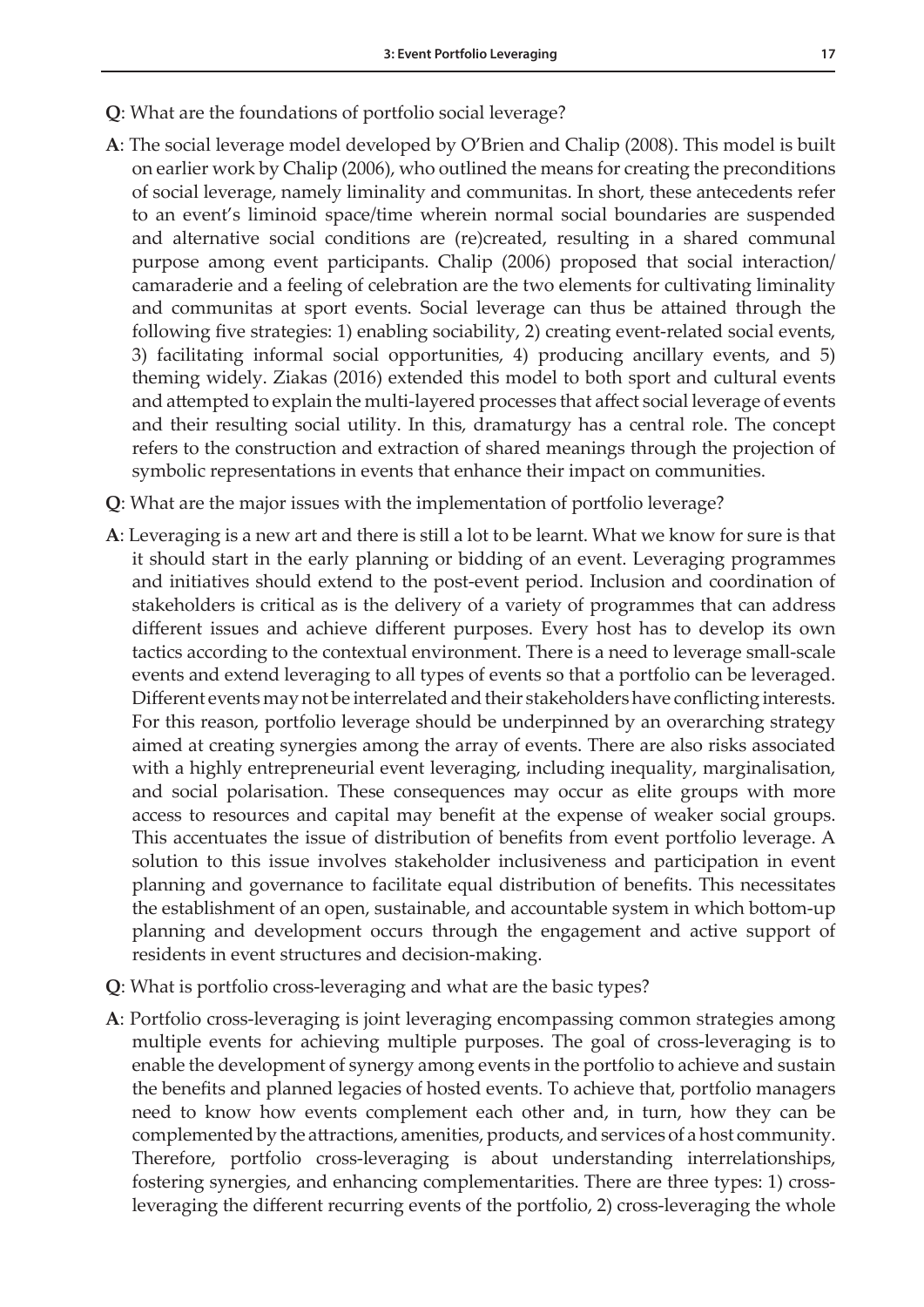portfolio with one-off mega- or large-scale events, and 3) cross-leveraging the portfolio of recurring events and/or one-off events with the host community's product and service mix.

- **Q**: How we can cross-leverage event portfolios and mega-events?
- **A**: The key for cross-leveraging is the legacy of a mega-event and its integration with the portfolio and the host city's overall product mix. This can be demonstrated in the context of Olympic Games. According to the model by Boukas et al. (2013), there are two opportunities for leverage, namely, the legacy of the Games and its effects on the cultural heritage of the host city. This requires the implementation of synergetic cross-leveraging strategies with the goal to optimise sport-related and cultural-related benefits. There are two key tactics to attain these strategic objectives. The first tactic is to utilise the Olympic venues for organising events and other activities; the second tactic uses the Olympic legacy and heritage themes in media to reinforce the host city's image. On this ground, there are also four derivative means to leverage post-games Olympic tourism: the design of Olympic-related attractions, the packaging of sport and cultural attractions, the attraction of conferences and exhibitions, and the development of an event portfolio. The cultivation of a sustainable Olympic tourism product depends on the efficacy with which the Olympic legacy and the destination capitals are crossleveraged in the post-Games period. This requires negotiated trade-offs among all stakeholders to form a consensus for the distribution of benefits and dispersal of impacts that accrue from cross-leveraging strategies. This consensus can be reached realistically if post-event cross-leverage is based on joint strategies in accordance with the objectives of tourism development, contingent upon the destination's environmental carrying capacity as well as economic and social needs.

#### **Essay-style questions**

- **Q**: How does the notion of event impact differ to event leverage? Why is it important to maximise the benefits from event portfolios for host communities?
- **A**: Discuss the impact studies that dominated event management literature before 2000s and their limitations. Point out their focus on assessing the effects of events without explaining why they occurred or not. On the other hand, discuss the emergence of the event leverage concept and the new mindset that instilled in the field of event management. Explain that event leverage provides an ex ante, strategic and analytic framework to achieve certain intended outcomes and also contribute to lesson-learning for future events by explaining what worked or not and why. Reflect on the new avenues for research that event leverage instigated like event portfolios through a strategic and relationship focus (both among events and stakeholders). Outline why it is important to maximise portfolio benefits along these lines: deliver the expected benefits to host communities and garnering further community support for event portfolios; legitimise the role of portfolios in the policy agendas of cities and regions; and developing expert knowledge and contributing to the professionalisation of event portfolio management.
- **Q**: Identify an event portfolio with which you are familiar. Analyse the portfolio to identify whether or not it was leveraged. Where leverage was apparent, explain what strategic objectives you think were being pursued, and identify the tactics that were employed to achieve these goals. Indicate whether or not you think these strategic objectives